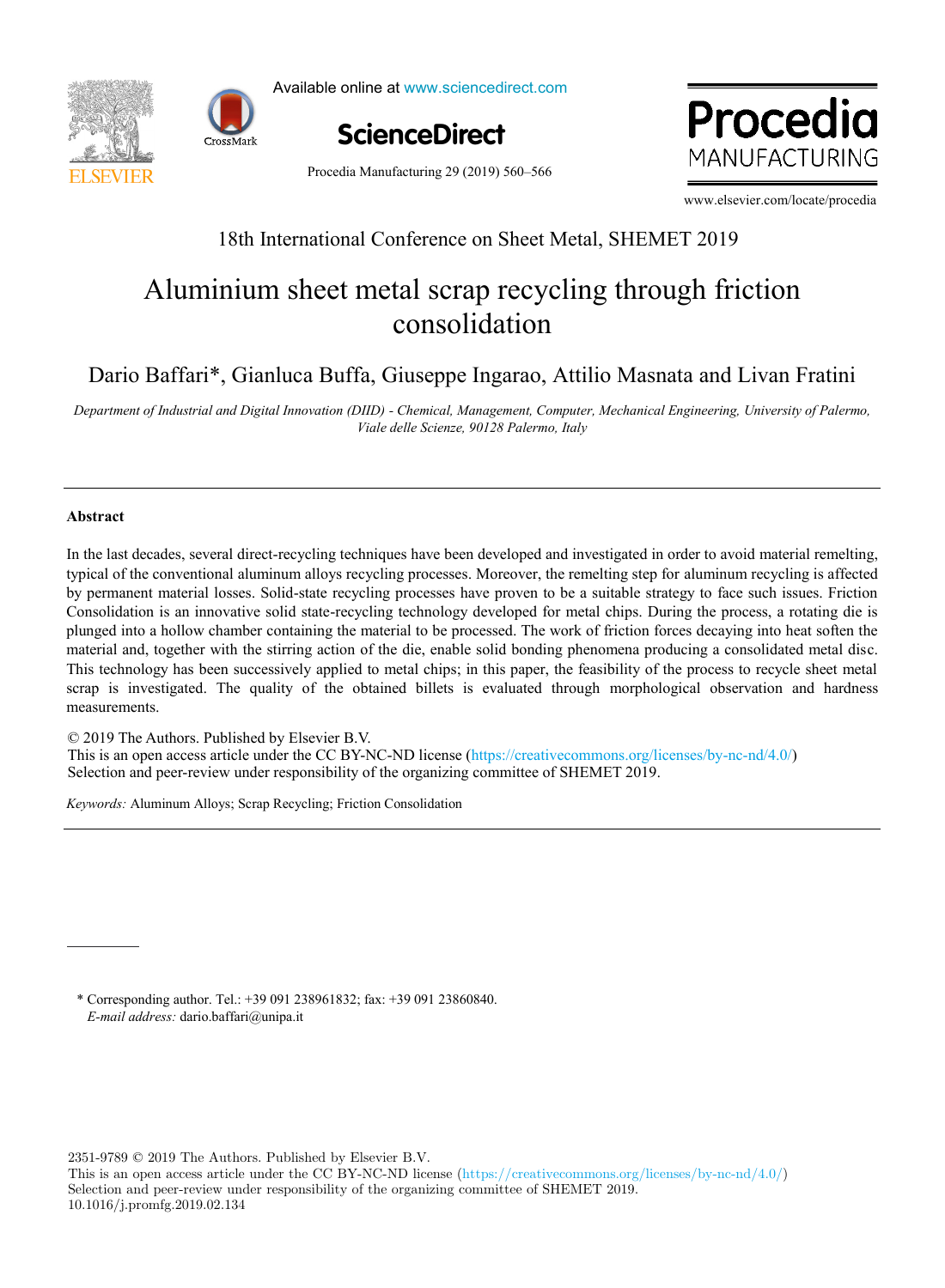#### **1. Introduction**

In the last decades, the use of lightweight alloys has been spreading in almost any industrial field thanks to the relevant weight reduction enabled by the use of such materials. On the other hand, aluminum alloys are characterized by high-energy demands primary production cycles that are responsible for a relevant share of the global  $CO<sub>2</sub>$ emissions  $[1]$ . In particular, the raw materials production cause one-quarter of the annual  $CO<sub>2</sub>$  emissions, with steel and aluminum causing 25% and 3% of the global emissions, respectively [2]. Gutowski et al. [2] state that, from 2005 to 2050, the demand for aluminum is expected to grow by a factor of between 2.6 and 3.5, while the demand for steel between 1.8 and 2.2. In order to limit and reverse such phenomenon, putting in place strategies to keep the material in the circle over multiple life-cycles is mandatory since energy savings as high as 90% can be achieved with the secondary production of lightweight alloys [3].

Nevertheless, metal scraps are often composed of chips resulting from machining operations and sheet metal coming from trimming after forming processes. This kind of wastes is among the most difficult to be recycled as they are characterized by high surface/volume ratio and they are usually covered by oxides formations or other contaminants. In the last years, recycling by remelting of aluminum and magnesium alloys has been deeply investigated by many researchers [4,5]. From these studies, it arises that the overall energy efficiency is quite low and, more importantly, permanent material losses occur during remelting because of oxidation. This aspect is particularly relevant for light-gauge scraps, where material losses as high as 15-20% [6] may occur. Moreover, the whole conventional process requires several intermediate operations: cleaning, dying, compacting, as well as high-energy demand. In order to overcome such issue, researchers started investigating Solid State Recycling (SSR) approaches; in fact, by avoiding the remelting step, both energy and material can be saved.

In 1999, Gronostajski and Matuszak [7] first introduced the direct conversion method. The metal scraps were segregated according to the composition, cleaned, chopped, compacted and hot extruded between 500°C and 550°C. These approaches are relatively simple and are characterized by lower environmental impact compared to the conventional methods, as shown by Duflou et al. [8]. However, the irregular swirly geometry of the chips causes a "chopping stage" to be undertaken in order to obtain proper compaction before the extrusion and, consequently, good quality recycled material. Haasse et al. [9] used the ECAP (Equal Channel Angular Pressing) integrated extrusion processes to consolidate aluminum chips into a billet while a variant of this technique, including direct screw extrusion, was proposed by Widerøe et al. [10]. Paraskevas et al. [11], instead of using severe plastic deformation to get solid bonding conditions, applied a sintering based processes named Spark Plasma Sintering (SPS) as a novel solid-state recycling technique for aluminum alloys. A comprehensive summary of solid-state recycling processes of aluminum chips has been recently developed [12].

In 1975 Andrew and Gilpin [12] developed the first friction based forging process that leads to the development of the Friction Stir Extrusion process that was patented by The Welding Institute of Cambridge in 1991. A rotating tool is used to produce heat and plastic deformation through friction between the tool itself and the chips to be recycled (into a hollow cylindrical matrix) by compacting, stirring and extruding the material. In this way, the recycling process takes place in a unique operation, resulting in significant cost, energy, and labor-saving with respect to both the conventional method and the direct method. This technology laid dormant for more than a decade before starting being investigated again after the TWI patent expiration due to failure to pay maintenance fee in 2002. FSE has been proved an effective process for producing high-quality wires and rods from the direct recycling of metal scrap or primary manufacturing from metal powders or billets for aluminum [13] and magnesium alloys [14].

Friction Stir Consolidation is a technology similar to FSE but developed to obtain bulk material from the processing of an incoherent material [15]. The equipment to be used in this process is the same as FSE, whit the only exception of the die that does not present any extrusion channel. The action of that rotating tool causes the generation of heat by friction and plastic deformation of the material in the chamber that is hence softened. Under the forging and stirring action of the die, the oxide layer on the particle is broken and they can bond together. A sketch of the process is presented in Fig. 1a. Low porosity and a fine recrystallized grain structure were obtained through FSC to produce Metal Matrix Composites [16] and thermoelectric material [17].

In this paper, the feasibility of the process to recycle sheet metal scrap is investigated since the direct recycling of the sheet metal instead of the chip can reduce the overall processing time [18]. The quality of the obtained billets is evaluated through morphological observation and hardness measurements.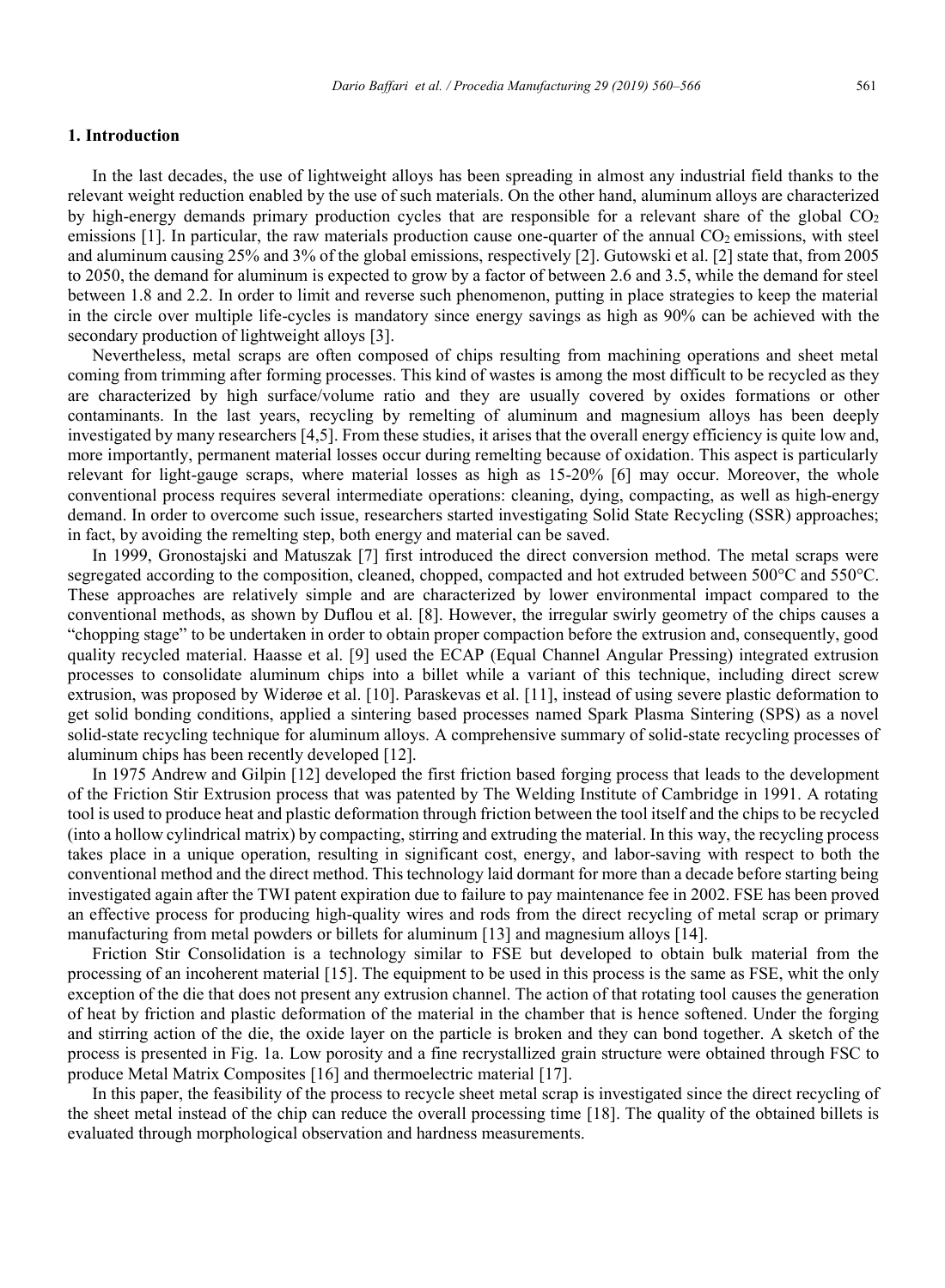|            | Nomenclature                       |  |  |
|------------|------------------------------------|--|--|
| <b>FSC</b> | <b>Friction Stir Consolidation</b> |  |  |
| R          | die rotational speed               |  |  |
| T          | process time                       |  |  |
| F          | processing force                   |  |  |
| <b>BM</b>  | base material                      |  |  |

# **2. Materials and Methods**

The sheet metal scrap used for the experimental campaign consisted of 1 mm thick AA1050 aluminum alloy sheet chopped into irregular pieces (see Fig. 2) with sizes ranging from 5 mm to 10 mm.



Fig. 1. (a) Process sketch; (b) experimental fixture.

| ID  | $R$ [rpm] | $F$ [kN] | T[s] |  |
|-----|-----------|----------|------|--|
| ID1 | 1000      | 20       | 30   |  |
| ID2 | 1000      | 20       | 60   |  |
| ID3 | 1500      | 20       | 30   |  |
| ID4 | 1500      | 20       | 60   |  |

| Table 1. Case studies. |  |
|------------------------|--|
|------------------------|--|

A dedicated fixture was designed and built for the experiments. In particular, the rotating die and the chamber were manufactured in AISI H13 steel quenched at 1020°C and characterized by 52 HRc hardness. The chamber was hence mounted on a steel backing plate to ease consolidated billets extraction. The die presented a flat surface without any ridges. The experimental fixture is presented in Fig. 1b. Friction Stir Welding machine ESAB LEGIO was used for the experiments. This machine allows the control of the applied load on the vertical axis resulting in a forcecontrolled consolidation process. The rotation speed, die position, and Z-force were recorded during the consolidation by the ESAB control computer with 1 Hz sampling rate. 15 g of the scrap to be processed were loaded into the chamber and pre-compacted with a load of 5 kN without rotating the die. This stage was aimed at obtaining a more effective filling of the chamber. The spindle rotation was hence started and the vertical force was gradually increased to the desired value. This transient was necessary in order to reduce any initial torque peak that could be overcome machine limits. The trend against time of the main process variables during the transient and consolidation phases are shown in Fig. 3a. The FSC process was analyzed with varying die rotation speed "R" and process time "t" while the vertical force was kept constant and equal to 20 kN. The case investigated case studies were summarized in Table 1.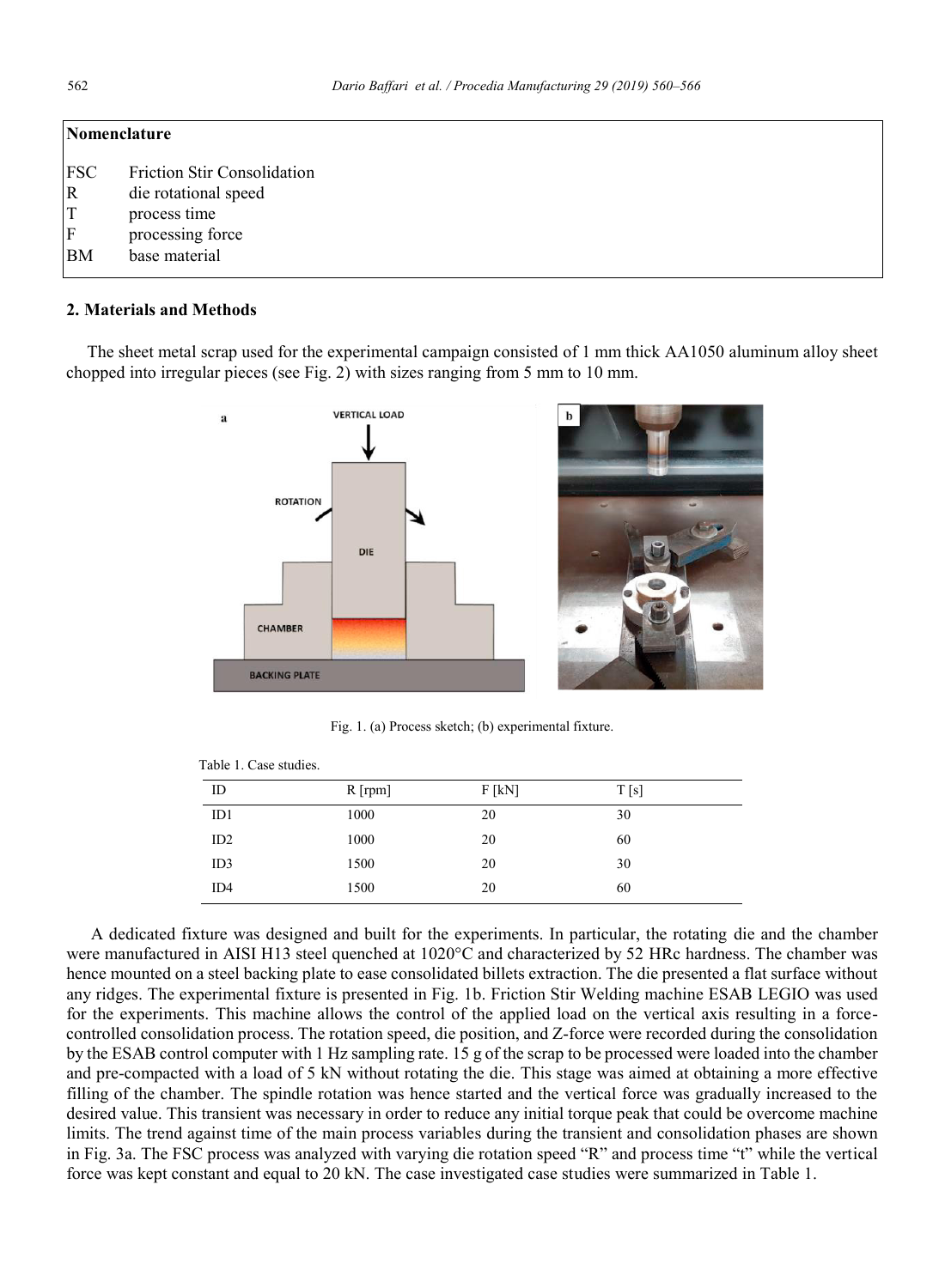

Fig. 2. (a) sheet metal scraps to be recycled; (b) Friction Stir Consolidated billet.

After each consolidation experiment, the obtained billet was removed from the chamber, sectioned, ground, polished, and etched using Keller's etchant (190 ml water, 2 ml HF, 3 ml HCl, and 5 ml HNO3) to reveal the macrostructure and the material flow. Optical microscopy was used to show the morphological variation along the radial and vertical directions of the specimens. Microhardness tests were carried out on the cross-section of the consolidated billets along two perpendicular lines as shown in Fig. 3b. The spacing between the indents was 1 mm for both measurement lines.



Fig. 3. (a) Process variable against time for the ID4 case study; (b) Micro hardness measurement lines.

### **3. Results**

The results of the microhardness tests along the two measurements line (see Fig. 3b) for case studies ID3 and ID4 are presented in Fig. 4. The material in the upper area of the chamber (i.e. the material closer to the tool) is characterized by HV values equal to the base material while the mechanical property decays significantly moving toward the bottom of the chamber. This effect is more relevant in the case study ID3 characterized by a minor processing time where the area of uniform and high hardness is smaller. No significant gradient is observed along the second measuring line (see Fig. 4b) where the hardness values match the corresponding one on the billet center.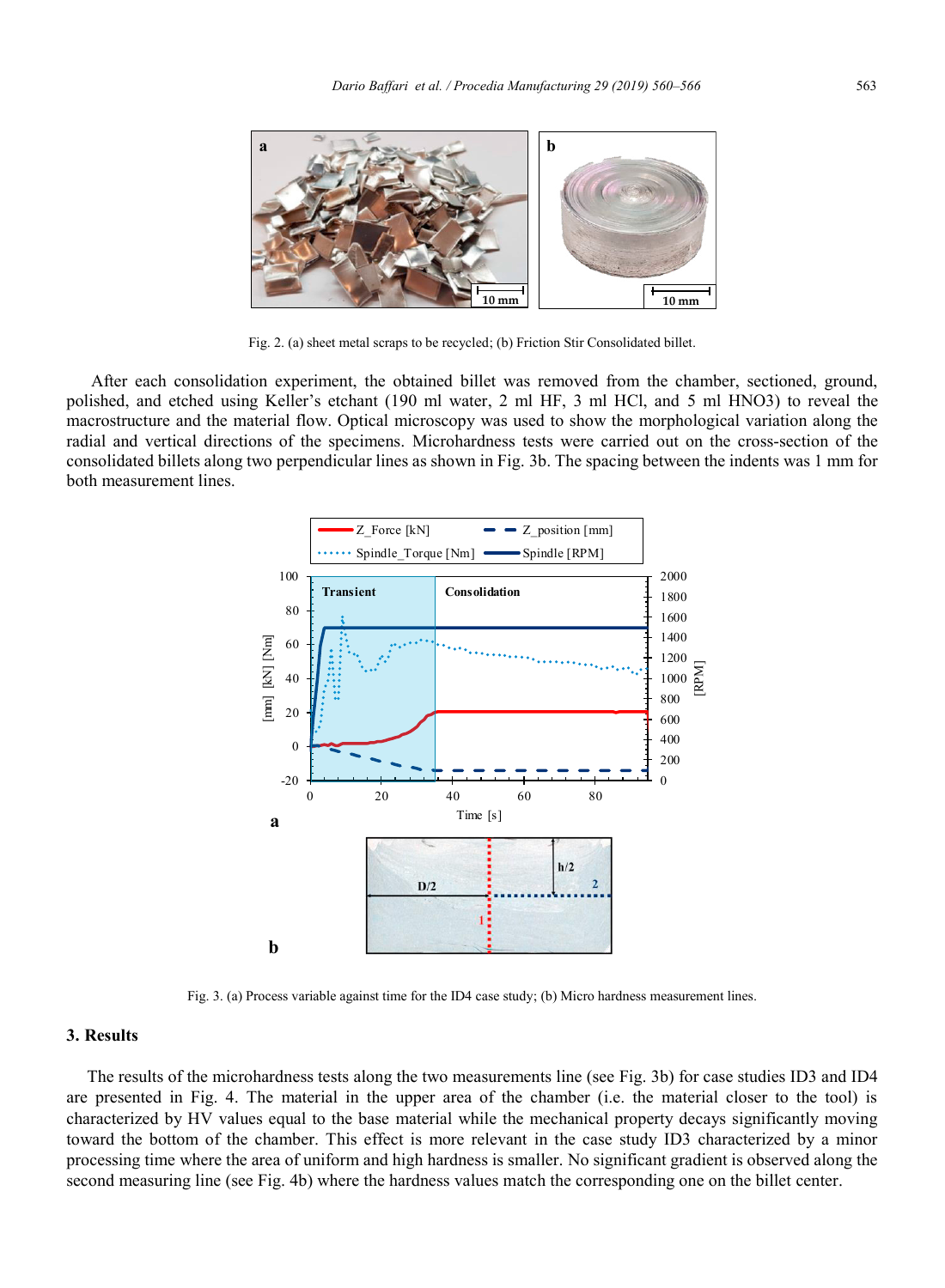

Fig. 4. Microhardness measurements on the cross section for the ID3 and ID4 against distance from the top (a) and lateral (b) surface compared to the base material (BM).

This hardness distribution can be explained analyzing the material morphology on the cross-section of the consolidated billet. Fig. 5 shows two partial views of the section from case studies characterized with different process time. Observing the etched surfaces, three different morphologies can be identified: starting from the top of the billet (Fig. 5c, i.e. the area closer to the die) the material appears to be highly deformed and none of the initial scraps can be observed, possibly thanks to the recrystallization happening in the area due to the die stirring action. Moving along the billet height, after a transition zone (Fig. 5d); the material appears to be composed of the initial sheet metal pieces welded together thanks to solid bonding phenomena (Fig. 5e). The boundaries between the particles are clearly visible and the oxides have not been dispersed since the stirring action of the tool has not reached that area.



Fig. 5. Macro and micro observation of the cross-section for the ID3 (a) and the ID4 (b) case studies; (c) stirred material; (d) transition zone; (e) bounded material; (f ) unbounded material.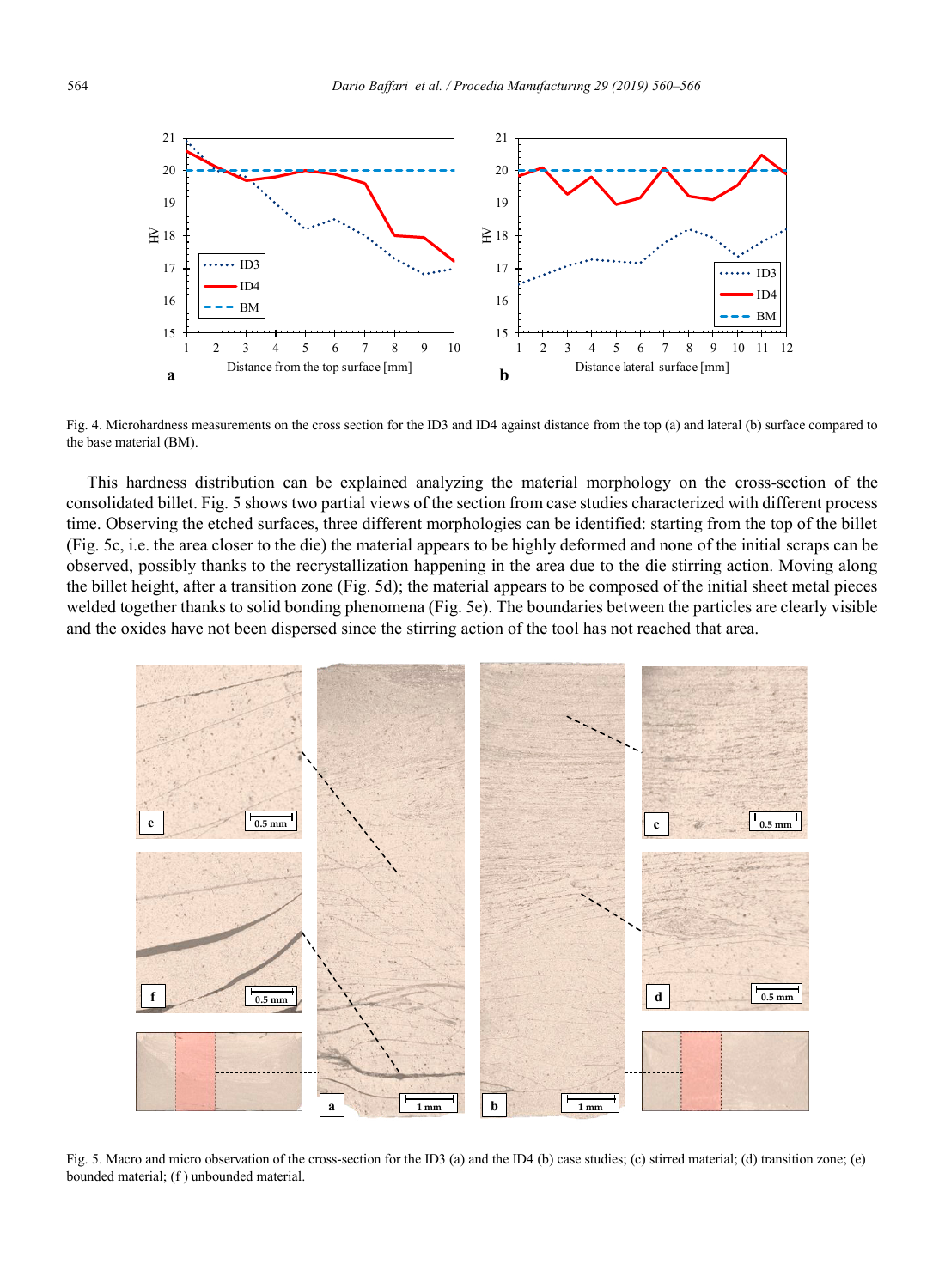Finally, at the very bottom of the billet (Fig. 5f) the scraps are merely compacted, without any proper bound between each other. Is it worth noticing that a longer processing time (Fig. 5b) allows the front of stirred material to advance more in deep in the chamber resulting in a wider effectively processed. This part of the billet is characterized by uniform mechanical properties comparable to the parent material while the rest of it has certainly lower mechanical strength due to the progressively less effective bonding.

The other case studies investigated during the campaign (characterized by lower spindle speed) presented an analogous morphology and mechanical resistance, with a slightly less extended area of properly consolidated materials.

# **4. Conclusions**

In this paper the FSC process has been used to direct recycle sheet metal scrap; the obtained billets presented a non-uniform morphology and mechanical resistance due to the slow advancing of the stirred front in the chamber. The extent of the material being effectively processed increases with time but hardly reaches the bottom of the billet that is hence constituted of bonded sheet metal pieces. Nevertheless, the material being properly consolidated presents mechanical properties comparable to the parent material being recycled.

In order to increase the process effectiveness, strategies to reduce the process time and widen the processed area have to be implemented. Future experiments may include the usage of a non-flat die in order to increase the stirring action and the area of the influence of the die itself. Furthermore, a proper assessment of the process environmental impact in comparison with conventional and non-conventional recycling routes has to be carried out.

#### **5. Bibliography**

- [1] E. Worrell, J. Allwood, T. Gutowski, The Role of Material Efficiency in Environmental Stewardship, Annual Review of Environment and Resources 41 (2016) 575–598.
- [2] T.G. Gutowski, S. Sahni, J.M. Allwood, M.F. Ashby, E. Worrell, The energy required to produce materials: constraints on energy-intensity improvements, parameters of demand, Philosophical Transactions of the Royal Society A: Mathematical, Physical and Engineering Sciences 371 (2013) 20120003–20120003.
- [3] G. Ingarao, Manufacturing strategies for efficiency in energy and resources use: The role of metal shaping processes, Journal of Cleaner Production 142 (2017) 2872–2886.
- [4] T.G. Gutowski, J.M. Allwood, C. Herrmann, S. Sahni, A Global Assessment of Manufacturing: Economic Development, Energy Use, Carbon Emissions, and the Potential for Energy Efficiency and Materials Recycling, Annual Review of Environment and Resources 38 (2013) 81–106.
- [5] G. Hanko, H. Antrekowitsch, P. Ebner, Recycling automotive magnesium scrap, JOM 54 (2002) 51–54.
- [6] Y. Xiao, M.A. Reuter, Recycling of distributed aluminium turning scrap, Minerals Engineering 15 (2002) 963–970.
- [7] J. Gronostajski, A. Matuszak, The recycling of metals by plastic deformation: an example of recycling of aluminium and its alloys chips, Journal of Materials Processing Technology 92–93 (1999) 35–41.
- [8] J.R. Duflou, A.E. Tekkaya, M. Haase, T. Welo, K. Vanmeensel, K. Kellens, W. Dewulf, D. Paraskevas, Environmental assessment of solid state recycling routes for aluminium alloys: Can solid state processes significantly reduce the environmental impact of aluminium recycling?, CIRP Annals - Manufacturing Technology 64 (2015) 37–40.
- [9] M. Haase, A.E. Tekkaya, W.Z. Misiolek, High mechanical properties of extrusions formed from aluminum machining chips, Light Metal Age 73 (2015) 24–30.
- [10] F. Widerøe, T. Welo, H. Vestøl, A new testing machine to determine the behaviour of aluminium granulate under combined pressure and shear, International Journal of Material Forming 6 (2013) 199–208.
- [11] D. Paraskevas, K. Vanmeensel, J. Vleugels, W. Dewulf, Y. Deng, J.R. Duflou, Spark plasma sintering as a solid-state recycling technique: The case of aluminum alloy scrap consolidation, Materials 7 (2014) 5664–5687.
- [12] D.R. Andrews, M.J. Gilpin, Friction Forming A Preliminary Study, Metallurgist and Materials Technologist 7 (1975) 355–358.
- [13] D. Baffari, A.P. Reynolds, X. Li, L. Fratini, Influence of processing parameters and initial temper on Friction Stir Extrusion of 2050 aluminum alloy, Journal of Manufacturing Processes 28 (2017) 319–325.
- [14] D. Baffari, G. Buffa, L. Fratini, A numerical model for Wire integrity prediction in Friction Stir Extrusion of magnesium alloys, Journal of Materials Processing Technology 247 (2017) 1–10.